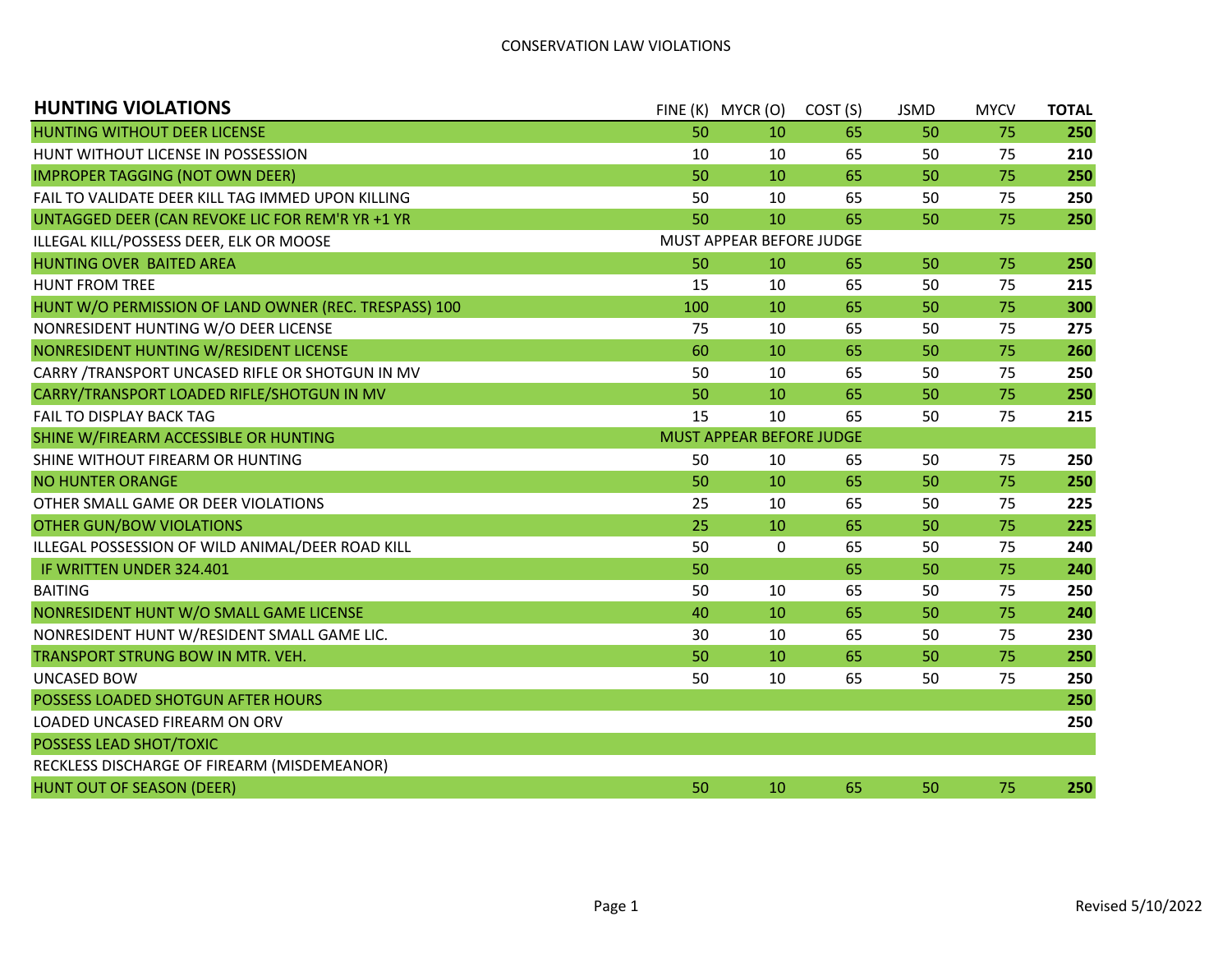## CONSERVATION LAW VIOLATIONS

| <b>SMALL GAME</b>                                                            | FINE (K) | MYCR (O) | COST (S) | <b>JSMD</b> | <b>MYCV</b> | TOTAL |
|------------------------------------------------------------------------------|----------|----------|----------|-------------|-------------|-------|
| KILL, POSSESS FOX SQUIRREL OUT OF SEASON                                     | 100      | 10       | 65       | 50          | 75          | 300   |
| REST. \$100-\$500, IF \$100 CAN TAKE, IF OVER \$100 MUST APPEAR BEFORE JUDGE |          |          |          |             |             |       |
| KILL, POSSESS WATERFOWL OUT OF SEASON                                        | 100      | 10       | 65       | 50          | 75          | 300   |
| KILL, POSSESS PHEASANT DURING CLOSED SEASON                                  | 100      | 10       | 65       | 50          | 75          | 300   |
| REST. \$100-\$500, IF \$100 CAN TAKE, IF OVER \$100 MUST APPEAR BEFORE JUDGE |          |          |          |             |             |       |
| KILL, POSSESS HEN PHEASANT OUT OF SEASON                                     | 100      | 10       | 65       | 50          | 75          | 300   |
| KILL, POSSESS RABBITS OUT OF SEASON                                          | 100      | 10       | 65       | 50          | 75          | 300   |
| REST. \$100-\$500, IF \$100 CAN TAKE, IF OVER \$100 MUST APPEAR BEFORE JUDGE |          |          |          |             |             |       |
| KILL, POSSESS QUAIL OUT OF SEASON                                            | 100      | 10       | 65       | 50          | 75          | 300   |
| REST. \$100-\$500, IF \$100 CAN TAKE, IF OVER \$100 MUST APPEAR BEFORE JUDGE |          |          |          |             |             |       |
| HUNT OUT OF SEASON (SQUIRREL, RACCOON, ETC.)                                 | 50       | 10       | 65       | 50          | 75          | 250   |
| POSSESS RACCOON W/O PERMIT                                                   | 30       | 10       | 65       | 50          | 75          | 230   |
| SHOOT AT/KILL GAME BEFORE/AFTER HOURS                                        | 50       | 10       | 65       | 50          | 75          | 250   |
| NO DUCK STAMP OR UNPLUGGED GUN                                               | 20       | 10       | 65       | 50          | 75          | 220   |
| OTHER SMALL GAME VIOLATIONS                                                  | 15       | 10       | 65       | 50          | 75          | 215   |
| HUNT WITHOUT SMALL GAME LICENSE                                              | 25       | 10       | 65       | 50          | 75          | 225   |
| HUNT WATERFOWL W/ UNPLUGGED GUN                                              |          |          |          |             |             |       |
| HUNT WATERFOWL W/O LICENSE                                                   |          |          |          |             |             |       |

| <b>FISHING VIOLATIONS</b>                                                        | FINE(K)                         | MYCR (O)     | COST (S) | JSMD | <b>MYCV</b> | <b>TOTAL</b>  |  |  |
|----------------------------------------------------------------------------------|---------------------------------|--------------|----------|------|-------------|---------------|--|--|
| <b>FISHING WITHOUT A LICENSE</b>                                                 | 30                              | 10           | 65       | 50   | 75          | 230           |  |  |
| <b>FISHING WITHOUT LICENSE IN POSSESSION</b>                                     | 10                              | 10           | 65       | 50   | 75          | 210           |  |  |
| <b>FISHING DURING CLOSED SEASON</b>                                              | 30                              | 10           | 65       | 50   | 75          | 230           |  |  |
| NONRESIDENT FISHING W/RESIDENT LICENSE                                           | 30                              | 10           | 65       | 50   | 75          | 230           |  |  |
| UNATTENDED FISHING LINES (TIPUPS) & TOO MANY/                                    | 5.                              | 10           | 65       | 50   | 75          | 205           |  |  |
| NO NAM OR ADDRESS                                                                |                                 |              |          |      |             |               |  |  |
| POSSESS BASS OUT OF SEASON                                                       | 25                              | 10           | 65       | 50   |             | 75 225 + REST |  |  |
| (OVER 1 LB. \$5 PER LB.) LESS THAN 1 LB. \$5 OR \$10 UNDER 1 LB. (\$10 PER FISH) |                                 |              |          |      |             |               |  |  |
| PLACE STRUCTURE (FISH SHANTY) ON LAKE W/O NAME                                   | 25                              |              | 65       | 50   | 75          | 215           |  |  |
| TAKE, POSSESS MORE THAN LEGAL LIMIT                                              | 25                              | 10           | 65       | 50   | 75          | 225           |  |  |
| <b>TAKE FISH BY ILLEGAL METHODS</b>                                              | <b>MUST APPEAR BEFORE JUDGE</b> |              |          |      |             |               |  |  |
| TAKE, POSSESS FISH OUT OF SEASON (UNDERSIZE)                                     | 20                              | 10           | 65       | 50   | 75          | 220           |  |  |
| <b>OTHER FISHING SHANTY VIOLATIONS</b>                                           | 25                              | $\mathbf{0}$ | 65       | 50   | 75          | 215           |  |  |
| <b>IMPROPER FISHING DEVICES</b>                                                  | 5                               | $\mathbf{0}$ | 65       | 50   | 75          | 195           |  |  |
| USE SPEAR OUT OF SEASON                                                          | 25                              | 10           | 65       | 50   | 75          | 225           |  |  |